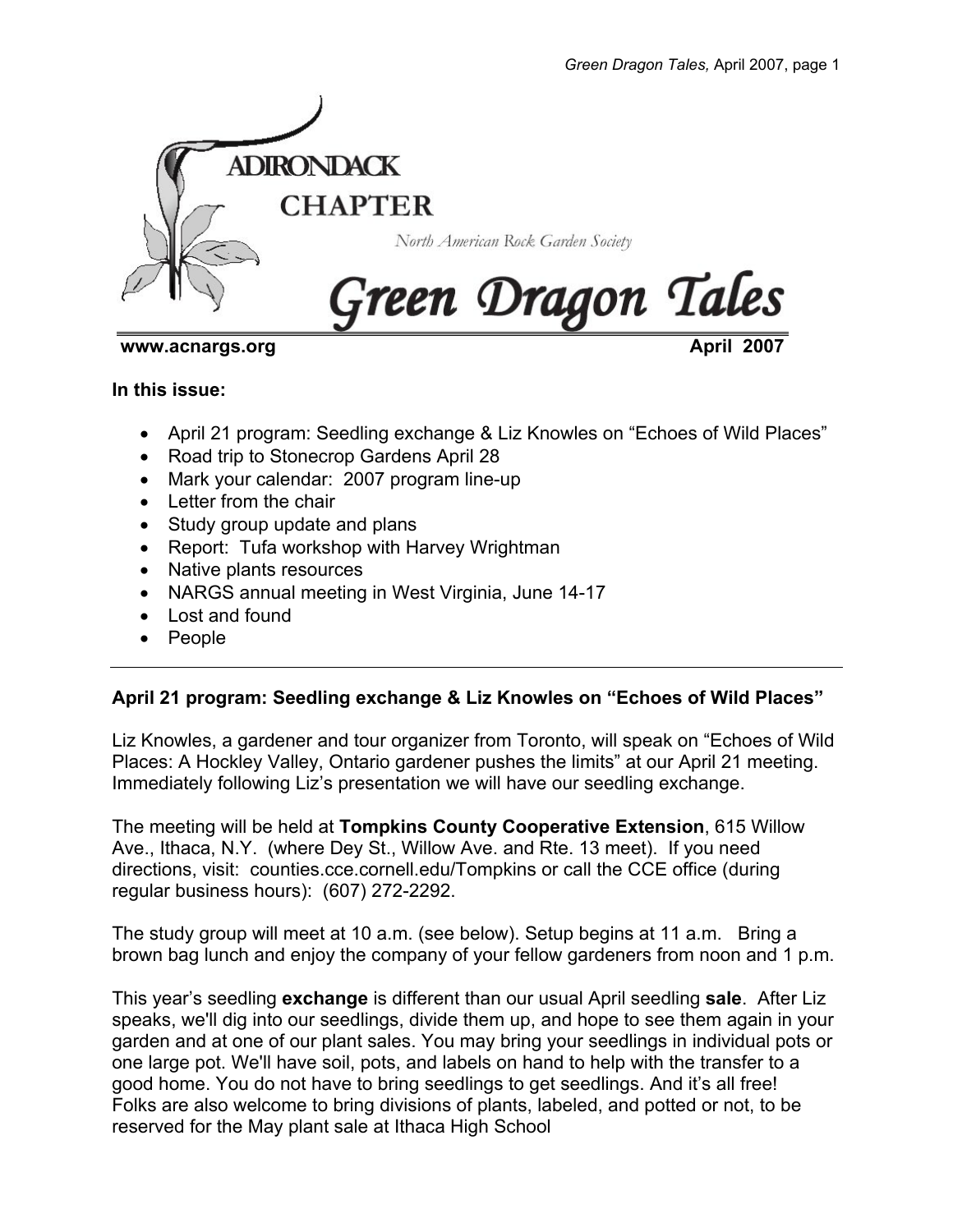# **Road trip to Stonecrop Gardens April 28**

Plans are coming together for our April 28 trip to Stonecrop Gardens, Cold Springs N.Y. (www.stonecrop.org). That's also the day of Stonecrop's spring sale, featuring the best plants, planted tufa specimens and planted troughs from Wrightman Nurseries and Alpine Mt. Echo. Find more information about the sale here: www.wrightmanalpines.com/stonecrop

I suggest we leave Ithaca at 6 a.m. in order to get to Stonecrop by 10 a.m. when the garden opens. They will close at 5 p.m. I need to know how many people want to take the guided tour of the garden. They want advance notice. The cost is \$10 dollars per person.

We do not have enough people signed up to make a bus with a driver feasible. However, National Rent-a-Car has a 7-passenger van for \$79.00 a day with unlimited mileage if any of you want to take advantage of that.

If anyone wants to sign up for the trip, please email or call me: Billie Jean Isbell bji1@cornell.edu or 607-539-6484. **Let me know if you are willing to drive and how many spaces you have for passengers.**

We are also planning a two- or three-day trip around June 14 to Quebec, Canada to visit Maria Galetti's Alpine Mt Echo Gardens in Sutton, Quebec, near the Vermont border (www.alpinemtecho.com). Then we will travel north 2 hours beyond Quebec City to visit Frank Cabot's garden. Les Quatre Vents. (More info about Cabot's garden: pss.uvm.edu/ppp/gardens/gm0802.htm) Contact me if you have questions: bji1@cornell.edu, 607-539-6484.

# *Billie Jean Isbell, Garden trips/tours coordinator*

## **Mark your calendar: 2007 program line-up**

**April 21 – Study Group Meeting,** 10 a.m., Wurster Garden, Tompkins County Cooperative Extension, 615 Willow Ave., Ithaca, NY

**April 21 – Liz Knowles,** a gardener and tour organizer from Toronto on "Echoes of Wild Places: A Hockley Valley, Ontario gardener pushes the limits." Tompkins County Cooperative Extension, 615 Willow Ave., Ithaca, NY Brown bag lunch at noon. Program begins at 1 p.m. **Seedling exchange** follows program.

**April 28 – Garden tour: Stonecrop Gardens, Cold Springs N.Y.** Featuring plant sale by Wrightman Nurseries and Alpine Mt. Echo. (Details above.)

**April 28 – Wurster Rock Garden Guided Tour.** Led by Robin Bell and sponsored by Cornell Cooperative Extension of Tompkins County. Interested in rock gardening, but don't know how to get started? Come from 10 to 11:30 for a guided tour of the demonstration Wurster Rock Garden, just off Dey St. near Extension. Robin will explain the several designs incorporated into the garden and discuss the plants represented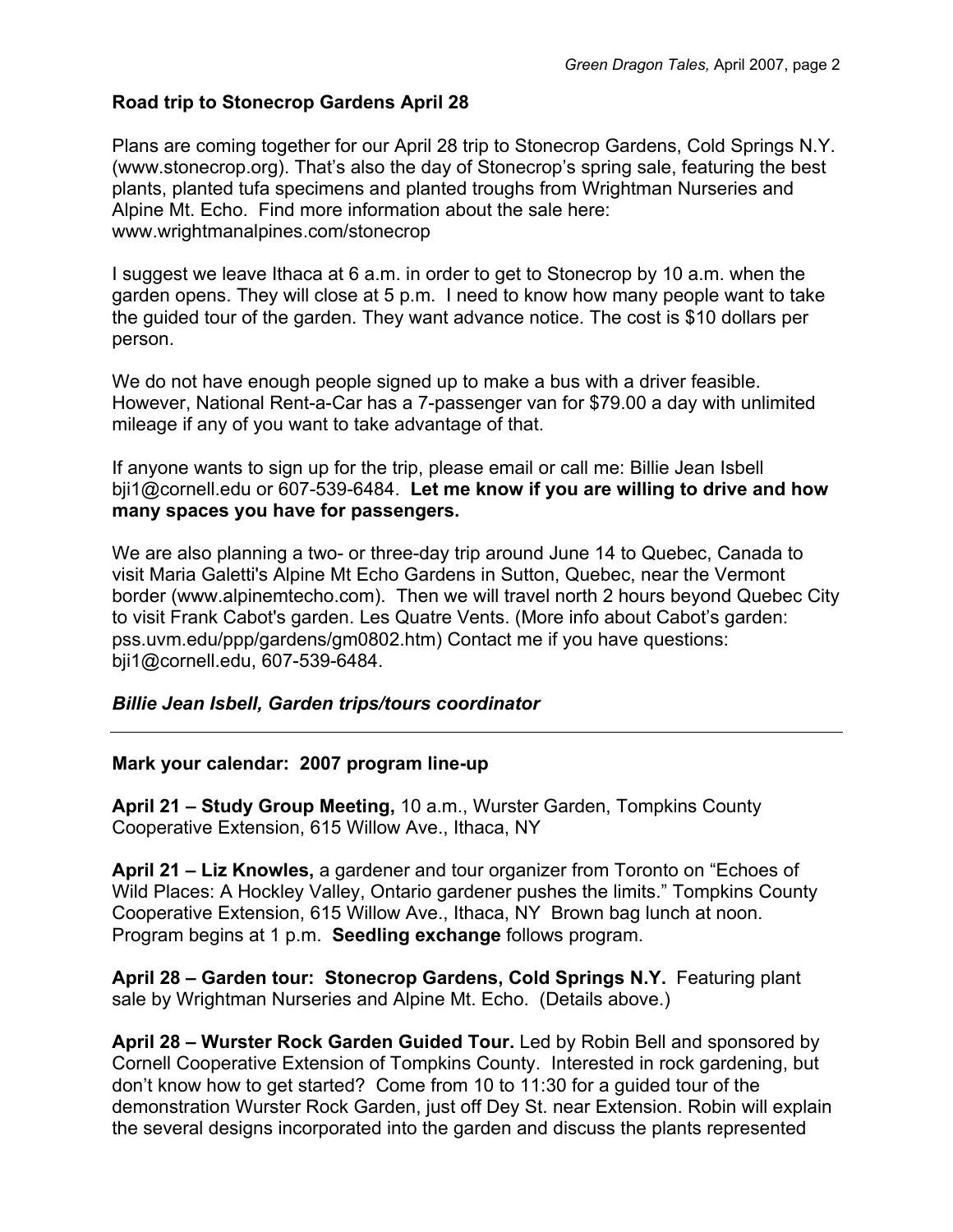and other easy rock garden plants. Rain or shine! Limit 15. \$5 fee. Pre-registration preferred. Contact Pat Curran, pc21@cornell.edu or (607) 272-2292.

**May 19 – Plant Sale,** Ithaca High School

**June 14 (or thereabouts) – Quebec gardens tour.** A two- or three-day trip to visit Maria Galetti's Alpine Mt Echo Gardens in Sutton, Quebec, and Frank Cabot's garden. Les Quatre Vents.

**August date TBD – Picnic and members-only plant sale.** Bill Plummer, Gangs Mills (near Painted Post), N.Y., will host.

**September 15 – Ellen Hornig,** proprietor of Seneca Hill Perennials and well known to many chapter members, will talk on woodland plants and other treasures from her garden/nursery. Location to be announced.

**October 21 – Janis Ruksans,** owner of Ruksans Bulbs Nursery in Latvia, a world renowned bulb grower and collector and author of five books on bulbs will speak. **Note this meeting will be on a Sunday** due to Ruksans' tight speaking schedule. 404 Plant Science. Brown bag lunch at noon. Program begins at 1 p.m.

**November 10 – Annual meeting and dish-to-pass.** 404 Plant Science. Brown bag lunch at noon. Location to be announced.

# **Letter from the Chair**

Spring snowstorms are not the most welcome sights. We were unfortunate to have one arrive on March 16th. But fortunate perhaps in that our speaker Harvey Wrightman and his wife Irene arrived at their destination, host family Carolyn and Jerry Yaeger's home, before the brunt of the storm arrived.

For those Chapter members who ventured out the next day, with the storm largely diminished by then, Saturday began with a meeting of the Study Group in the morning. No chance of working in the Wurster Garden where some stones appeared above the snow piles – likely hiding a few flowers already in bloom. The Study Group was able to continue to do planning and gather ideas for the season ahead. In this issue you will find an update from this meeting.

Twenty-five people signed in for our afternoon program where we were treated to many slides of dry-tolerant rock garden plants and also to the real thing – plants, plants, and more plants! Between our own plant-of-the-month offerings and an additional collection of plants that Harvey sold directly, it certainly felt like the gardening season had begun. Hopefully within this next month we'll be able to introduce our new acquisitions to our gardens. If that wasn't enough, Harvey also led a tufa planting workshop subsidized by the Chapter. (See story below.)

Information was also introduced about two exciting garden trips that Billie Jean has arranged for April to Stonecrop and June to choice locations in Quebec. Look for more information in this issue about these exciting opportunities!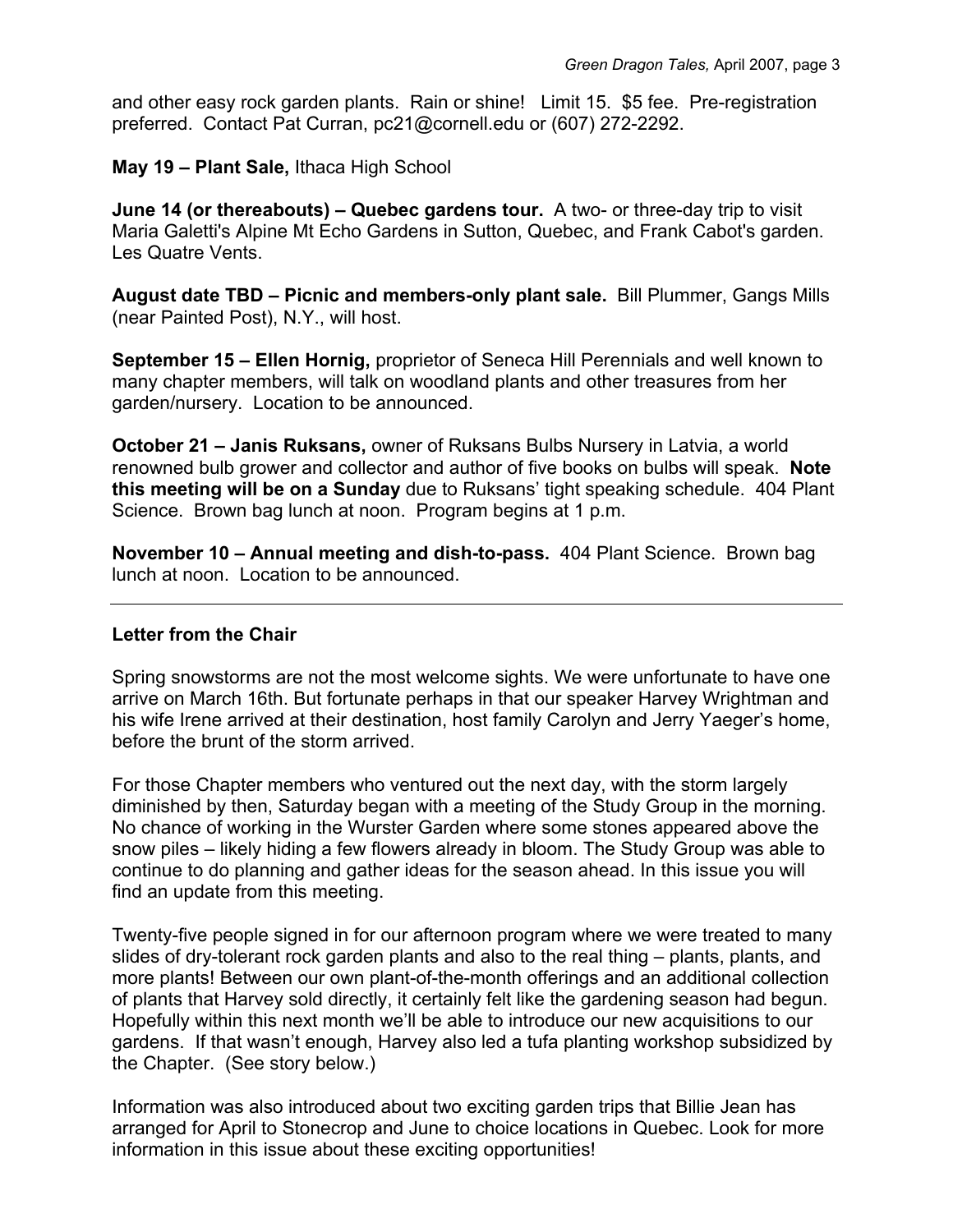Lastly, for those who truly wanted to make a day of it, there was a dish-to-pass dinner at the Yaeger's. We found out that the storm hadn't entirely passed as we struggled out to our cars and back home under a new, not insignificant, snow covering.

Let's hope April brings us better weather.

Happy Gardening!

# *Carol Eichler, chair*

# **Study group update and plans**

The March snow didn't discourage us from meeting and making plans. We now have a clipboard posted inside the shed at Cooperative Extension where we can record on log sheets any individual or group activity at the garden. The clipboard has a cover to keep our documentation dry. It also contains a map identifying the various habitats within the rock garden and a plant list.

We continued discussion about a weather-proof brochure rack. And that we might combine this rack with a small planting – a trough would be perfect since there are no troughs used in the garden and it would further illustrate a way to get involved with rock gardening.

We talked about what kinds of information could be displayed (perhaps alternating different publications) such as the Wurster Garden and Chapter brochures, and others we'd like to produce such as understanding habitats, how to build a trough, soil mixes, easy plants to grow, growing from seed, beginners reference list and websites. If anyone in the Chapter is interested in writing a leaflet on any of these topics, please contact Carol Eichler.

The Chapter also purchased about 50 plants from Wrightman Nursery. Carol has catalogued them and is holding them under lights at her house. The Study Group will plan to meet at 10 a.m. on Saturday, April 21 at Cooperative Extension just prior to the program meeting and seedling exchange.

It will be time to get these new acquisitions planted and the garden spruced up for the public class that Robin Bell is teaching there on April 28. We'll need many hands to get the garden into shape so please join us. Bring tools and wear work clothes. It's a great opportunity to expand your rock gardening knowledge.

If you wish to be placed on the email alert (or phone if you do not have e-mail), or have other questions please contact Carol Eichler (cme24@cornell.edu or 607-387-5823).

# *Carol Eichler, chair*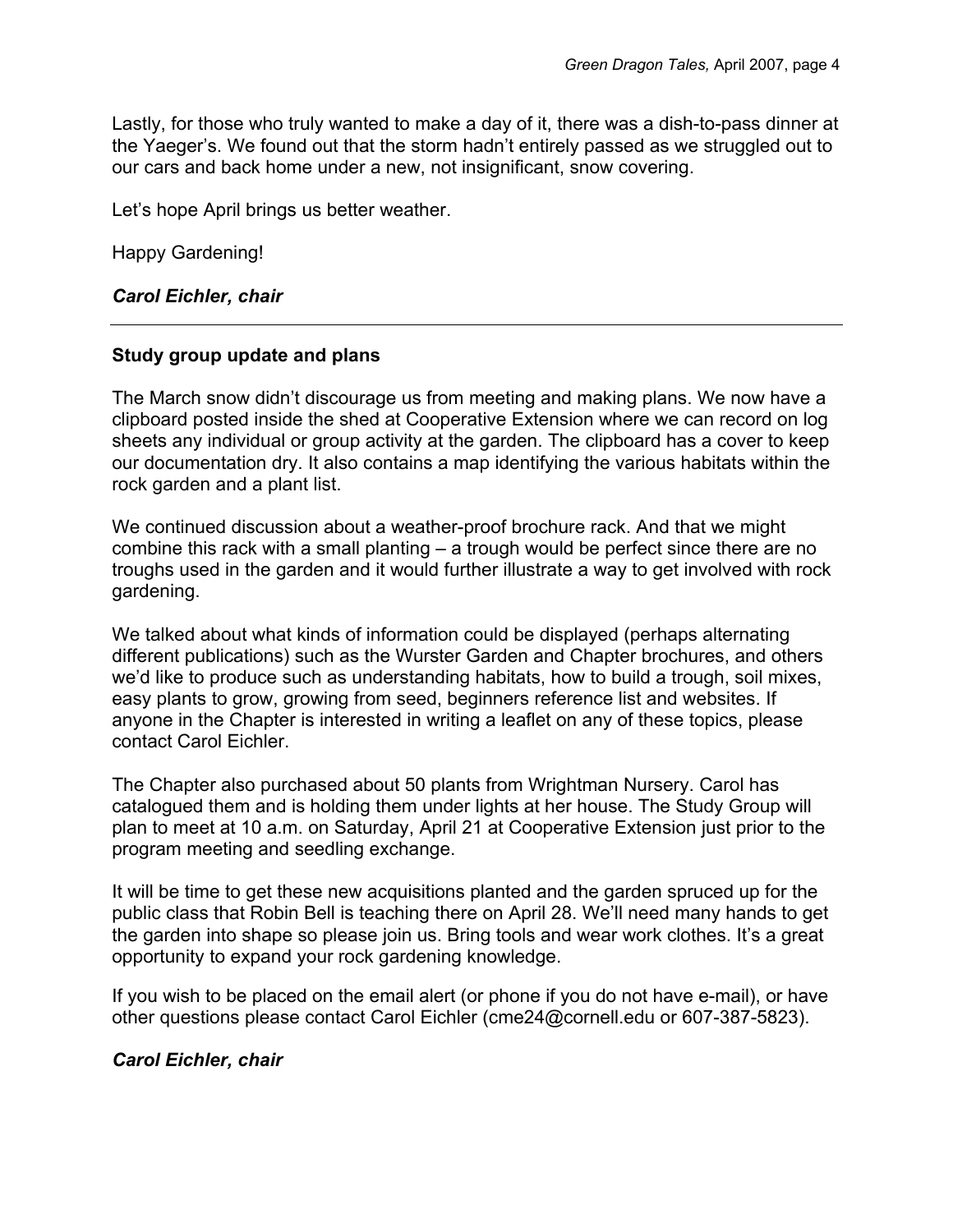# **Tufa workshop with Harvey Wrightman**

**Editor's note:** This is adapted from a post on my garden blog. For more and larger pictures, visit: www.remarc.com/craig/?p=75

After our March 17 meeting, Harvey Wrightman (right), owner of Wrightman Alpines in Kerwood, Ontario led a tufa planting workshop with about 15 chapter members. Harvey sells many alpines that are well-suited for tufa gardens, rock gardens, crevice gardens, and troughs. (Check out his website: www.wrightmanalpines.com)

Tufa is a relatively soft, high-lime rock that forms when calcium carbonate precipitates from water. It's not to be confused with hypertufa, which is made from concrete and usually some peat. I've made a bunch of hypertufa troughs, but this was my first experience with the real thing.

Harvey brought along hunks of tufa to his presentation that had already been planted. They mimicked slides he showed in a presentation earlier in the day of alpine plants growing out of rock faces.

Later at the workshop, he demonstrated the process. It's pretty simple. Drill half-inch holes in the tufa, no more than 2 inches deep. Nestle in rooted cuttings (foreground of top picture) along with a mix of crushed tufa and some of the fines leftover from drilling the hole.

Once the weather settles, the planted tufa can live outside year-round, with occasional watering when it's dry. Over time, the plants actually sink their roots right into the rock, and form cute little buns or mats that flower in their particular season.

Here's a short list Harvey sent me of some good species for tufa:

- *Armeria* x 'Little Penny'
- *Asperula boissieri* (and other species too)
- *Arenaria tetraquetra*
- *Primula allionii* 'Neon'
- *Heterotheca jonesii*
- *Androsace hirtella*
- *Campanula bornmuelleri*
- *Saxifraga* x 'jana' and other kabschia saxifraga are particularly good in tufa
- *Draba acaulis*
- *Ramonda myconi*





#### *Craig Cramer, newsletter editor*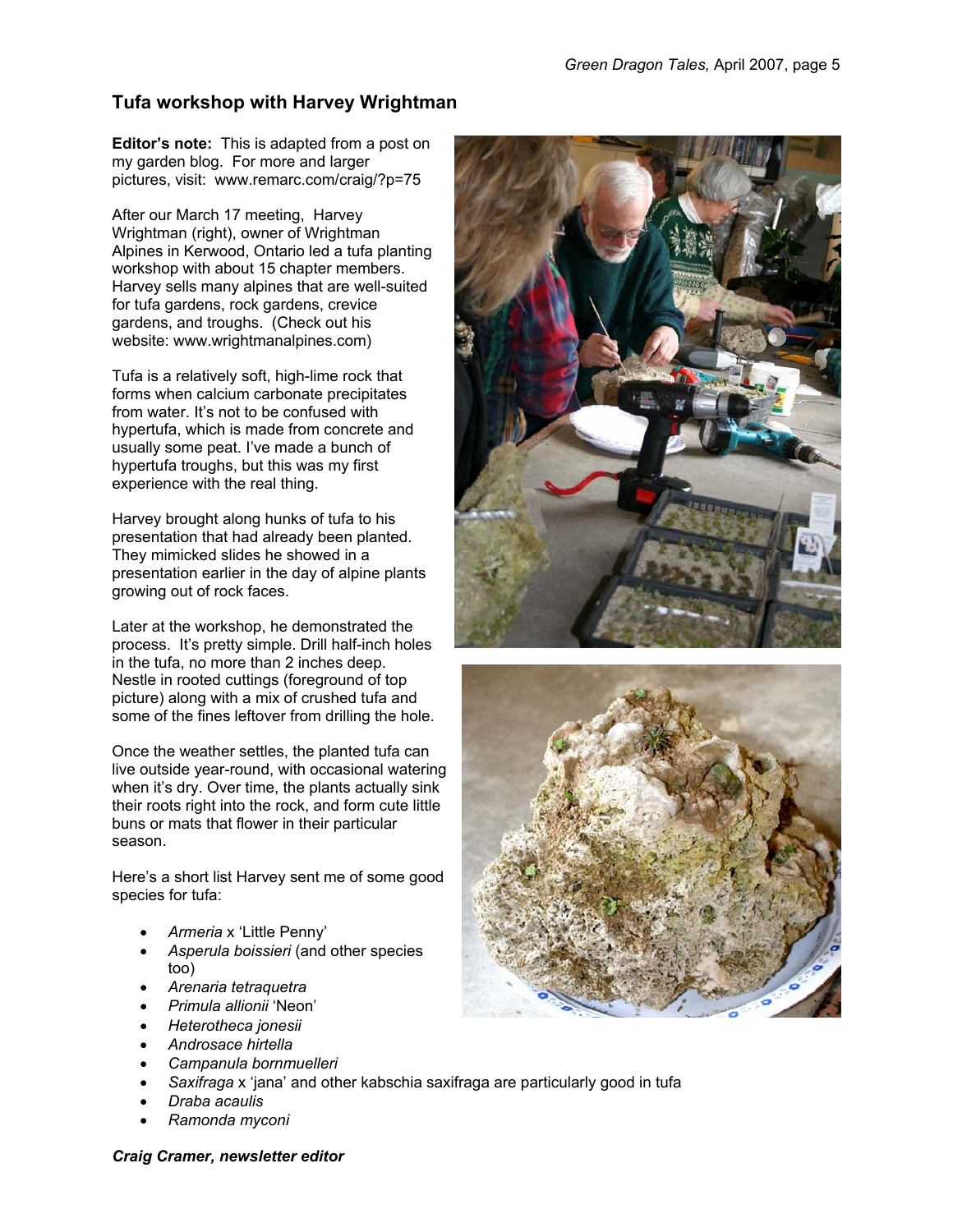# **Native Plants Resources**

Interest in native plants has grown recently, along with awareness of some of the exotic alien plants that have aggressively colonized our landscape from Europe and Asia, like Autumn olive and Tatarian honeysuckle. If only deer ate *those!* Many of our native plants are beneficial for attracting wildlife, including birds, butterflies & moths (and their caterpillars), and mammals. Ironically some of our native plants, like goldenrod, have now returned after selective breeding in Europe. Plants that are native to the Northeastern U.S. are generally adapted to our climatic extremes with fluctuating temperatures and short dry periods in the summer without pampering. The sources listed below all sell native and non-native plants.

We all might have an idea about what "native" means. A lot of the plants labeled "native" might be native to much of the Eastern U.S., East of the Mississippi River or "native" to the Northeastern U.S. north of Washington D.C. A purist might not consider a plant "native" in Tompkins County, N.Y., unless the plant was known to grow in that county. The Plantsmen's helpful native plant list actually specifies whether the plant is a local native, native to North America, or a non-native.

When purchasing native plants, it is very important to know the siting requirements for your plants, including amount of sun/shade, moisture available, and soil, including the pH. Many native plants are adaptable to different soils, but the native ericaceous plants (blueberries, mountain laurel, and trailing arbutus) and tupelo need acid soil. Usually the vendor can provide information about a plant's site preferences or you could refer to one of the reference books below.

## **A few recommended native plants:**

- White oak (*Quercus alba*) good fall color, strong branching.
- Spicebush (*Lindera benzoin*) yellow fall color, red berries, tolerates damp sites and somewhat deer resistant.
- Trumpet honeysuckle vine (*Loncicera sempervirens*) attractive flowers, attracts hummingbirds.
- Lobelias, Cardinal Flower and Blue Lobelia (*Lobelia cardinalis* and *L. syphilitica*) late flowering, attract hummingbirds, tolerate ordinary to wet soil, deer resistant.
- Little bluestem (*Schizacrium scoparium*) clumping grass that stays attractive most of the year.
- Wood ferns (*Dryopteris* sp.) attractive carefree ferns for part shade to shade.

#### **Local Nurseries:**

#### **The Plantsmen Nursery**

482 Peruville Road (NY Route 34B) Groton, NY (607)-533-7193 www.plantsmen.com

Extensive list of trees, shrubs, and herbaceous wildflowers. Open daily beginning April 21, 2007.

#### **Maple Hill Nursery**

4116 Pompey Center Road Manlius, NY 13104 (315)-447-3196

Extensive list of trees, shrubs, grasses and vines. Call ahead to find out open hours.

## **Your local nursery**

Many nurseries have common native plants, e.g. sugar maples, New England asters, and honeysuckle vines, though they might not have a varied selection of natives like those listed.

## **White Oak Nursery**

4350 Kipp Road Canandaigua, NY (315)-789-3509 (Owner's home is in Geneva) www.whiteoaknursery.biz Call for appointment.

Native trees and shrubs; great website for information about the plants. Usually at the Plant Fair at Ithaca High School May 19, 2007.

## **Moore's Christmas Trees**

NY Route 34 Lansing 607-533-7394

Live evergreen trees, including white spruce and balsam fir. Call to arrange to request for trees to be dug and pickup time.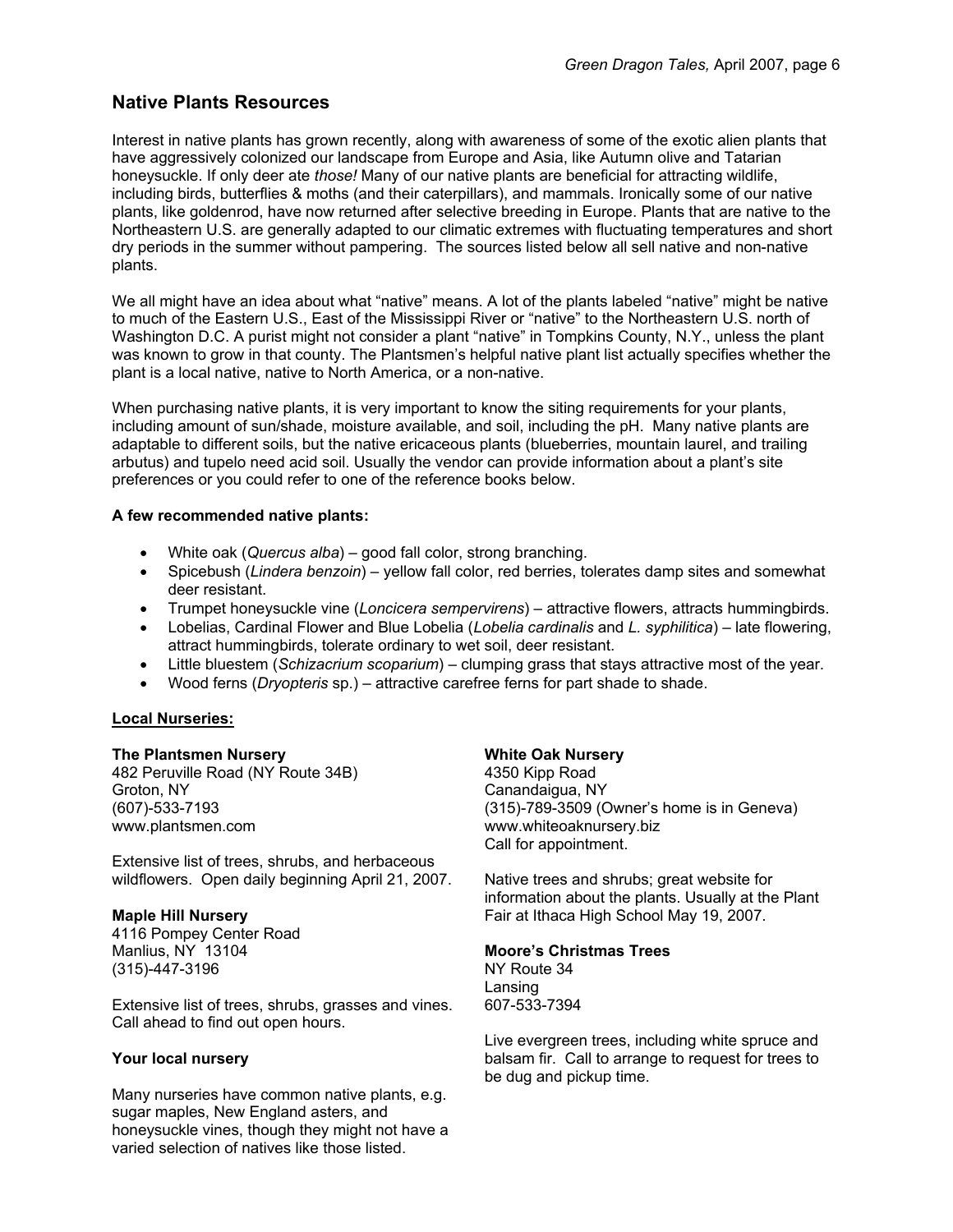## **Mail Order Nurseries:**

#### **Amanda's Garden**

8410 Harper's Ferry Road Springwater, NY 14560 (585)-669-2275 www.amandasgarden.com

Woodland wildflowers. Open spring weekends.

#### **Munchkin Nursery**

323 Woodside Drive, NW DePauw, IN 47115-9039 (812)-633-4858 www.munchkinnursery.com

Woodland wildflowers and ferns.

## **Eastern Plant Specialties**

P O Box 5692 Clark, NY 07066 (732)-382-2508

Trees, shrubs, and wildflowers. Wildflowers are sold in quantities of 5 to 50.

#### **Reference Books**

- The American Woodland Garden, Rick Darke, Timber Press. A good reference for Eastern North American deciduous forest conditions.
- Native Plants for the Northeast, Donald Leopold, Timber Press. A good reference for Northeastern North America; it includes lists of plants for specific site conditions, including wet and dry sites and shade.
- The Audubon Society Guide to Attracting Birds, Stephen W. Kress, Cornell University Press. Has recommendations, specific for different regions of the US, for plants that attract birds.

#### *John Gilrein, Plant of the Month coordinator*

#### **NARGS annual meeting in West Virginia, June 14-17**

"Appalachian Mountain Refuge" is the theme of the NARGS Annual Meeting, June 14 to 17, at the Canaan Valley Resort, Davis, West Virginia.

The meeting will feature field trips to Dolly Sods Wilderness Area and Blackwater Falls State Park. Dolly Sods, at 4,200 feet, is an alpine boreal ecosystem with amazing displays of Kalmia and Rhododendron as well as acid bog flora. Blackwater Falls is at a lower altitude with an Appalachian woodland flora. Both sites are refugia, places where plants remained after the Wisconsin Glacier retreated.

Speakers will include Bill Cullina of The Garden in The Wood, Bill Grafton of West Virginia University, and Bonnie Isaac of The Carnegie Museum. They will discuss the plants we see on the field trips and why they are there.

For more information, visit www.acnargs.org or contact Paulette and John Zabkar, johnzabkar@aol.com or (412) 364-5820.

## **Musser Forests**

Dept S007M, 1880 Route 119 Hwy N Indiana, PA 15701-7341 (724)-465-5685 www.musserforests.com

Trees and shrubs.

#### **Forest Farm**

990 Tethrow Road Williams, OR 97544-9599 www.forestfarm.com

Huge catalog, may be the source for what you can't find anywhere else.